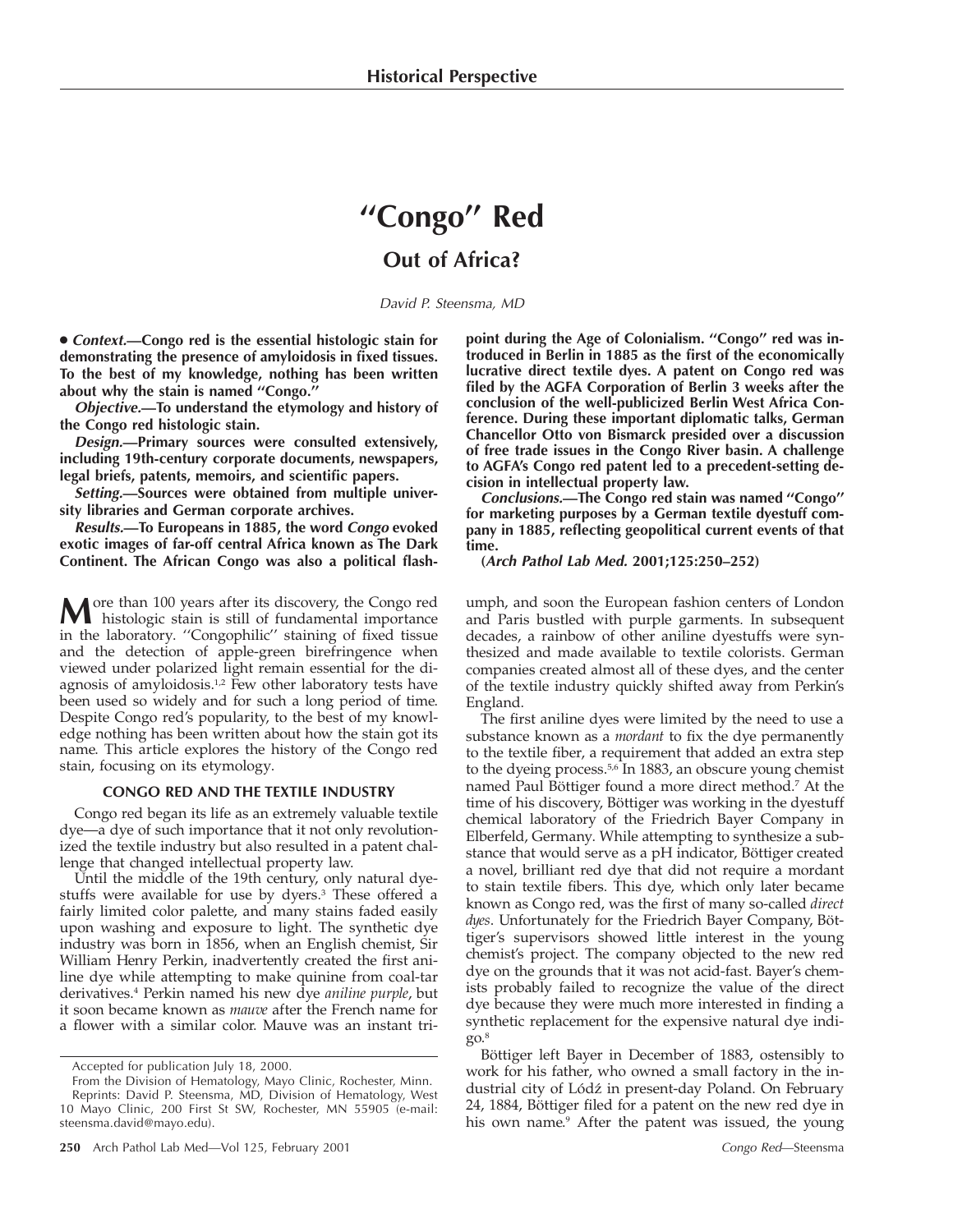chemist offered the patent rights to 3 large chemical companies (Bayer again, BASF [Badische Anilin- & Soda-Fabrik], and Hoechst), but was rejected by all 3.8,10 He subsequently sold the patent for an undisclosed amount of money to the Actiengesellschaft (Aktiengesellschaft) für Anilinfarbenfabrikation (AGFA), a Berlin dye-manufacturing company and Bayer rival. In 1885, AGFA began selling the dye under the trademark Congo red; the source of this name is discussed below.

AGFA made a fortune from Congo red, exporting it to textile manufacturers all over the world. Other dye companies soon found themselves unable to compete. AGFA's product was so successful that competitors had to close factories and lay off workers. By November of 1885, matters had become so bad for Bayer that a major Berlin financial newspaper forecast the company's imminent doom and advised investors to sell their shares of Bayer stock.11 But Bayer was soon rescued by the ''discovery'' of their own direct dye, actually only a minor chemical alteration of Congo red.8 After prolonged secret negotiations, Bayer and AGFA avoided a costly patent lawsuit by forming a cartel for the purpose of sharing the profits from each other's dyes, including Congo red. Bayer's financial recovery was rapid, and the company's future was permanently secured by the marketing of aspirin in 1899.

Other chemical companies who had been left out of the direct-dye trade were still experiencing an economic crisis. In 1889, a desperate rival company named Ewer & Pick brought a major patent lawsuit against AGFA.12 Ewer & Pick alleged that the Congo red dye should be in the public domain because one of their chemists had found an alternative way to synthesize the dye. The chairman of another struggling AGFA and Bayer competitor, BASF, argued as an expert witness on behalf of Ewer & Pick. He testified that the synthesis of Congo red was so obvious that his laboratory assistants were able to manufacture the dye easily after reading only the title of the patent. BASF also produced evidence that another chemist before Böttiger had synthesized a direct dye.13 The German Imperial Patent Court's ruling on the case set an important precedent for patent law: technical processes and technical effects could be patented, but they had to be non-obvious.14

By 1910, there were many textile dyes bearing the Congo name: Congo rubine, Congo corinth, brilliant Congo, Congo orange, Congo brown, and Congo blue.3 Congo red is rarely used as a textile dye today because of its tendencies to change color when touched by sweaty fingers<sup>10</sup> and to stain the fabric of other garments when washed together.

#### **THE BERLIN WEST AFRICA CONFERENCE**

A key question is why the dye was called Congo red in the first place. Unfortunately, because few internal corporate documents survive from the 19th century (for reasons that will be detailed), a definitive answer to this question is not possible. However, strong circumstantial evidence points to a connection with the geopolitical event later known as the Berlin West Africa Conference.

A major diplomatic conference was held in Berlin from November 15, 1884, until February 26, 1885, ostensibly to mediate a trade dispute between several European colonial powers concerning the Congo River basin in Central Africa.15 The conference was one of the most significant political events of the decade, and European newspapers were full of news and opinion pieces concerning the con-

ference and related colonial issues. Attending the conference at the invitation of the German ''Iron Chancellor'' Otto von Bismarck were high-ranking representatives of all the major European powers and the United States. Germany was not a significant colonial power in 1884, having just established its first African colony that year; Bismarck may have called the conference in order to give legitimacy to Germany's new imperialist leanings. In fact, although the official report of the conference called for free trade in the Congo basin,<sup>16</sup> this never occurred; what may really have been decided was how the colonial powers would divide the continent of Africa among themselves.<sup>17</sup>

Since the West Africa Conference was held in Berlin, and the central issue was the Congo—an exotic locale to Europeans in 1885 and a name that was on the tip of every tongue—it is not surprising that a Berlin dye company (AGFA) gave the name Congo to a sensational new dye debuting at the very same time. The name was an effective marketing tool. AGFA filed a patent for a modification of the Congo red dye on March 17, 1885, less than a month after the conference ended; this patent application mentions that Congo red was already "well known."<sup>18</sup>

It might be imagined that production of Congo red required raw materials from Africa, or that the dyestuff was named in honor of colorful native African textiles. The available evidence does not support these arguments. The chemicals used in making Congo red and the other aniline dyes were primarily derived from the coal-tar waste products of the coal gas and steel industries in Germany's Ruhr Valley. Traditional native textiles from the Congo River basin are typically black and rarely red (M. Taylor, Information Officer of The Textile Museum, Washington, DC, oral communication, June 1999). The marketing hypothesis is further supported by the debut of other textile dyes with African names during the same era, such as Sudan black and Somalia yellow.3

#### **AGFA, I.G. FARBEN, AND WORLD WAR II**

By the end of the 20th century, the German dye and chemical industry was mired in more unproductive conflicts like the one over the Congo red patent.<sup>19</sup> In 1904, 3 of the largest chemical manufacturers (AGFA, BASF, and Bayer) joined many of their operations in a cooperative venture called the *Interessengemeinschaft,* a ''Community of Interests.'' In 1925, this trust was expanded; the 8 largest chemical firms in Germany merged into a giant corporation named *I.G. Farbenindustrie AG* (''Interessengemeinschaft Farbenindustrie Aktiengesellschaft''), commonly known as I.G. Farben. I.G. Farben was critical to the German military effort during the Second World War, and its factories were heavily bombed during the Allied air campaign in 1944–1945.<sup>20</sup> Sixty-five Allied air raids were carried out on the former BASF facilities at Ludwigshafen and Oppenau; 33% of the buildings were completely destroyed, and 61% of the remaining structures were classified as "heavily damaged."<sup>21</sup> With such extensive destruction of factories and offices, many corporate documents were lost. Thus, the fact that no documents exist directly linking the Berlin West Africa Conference to the marketing of Congo red is not surprising.

Following the Allied occupation of Germany in 1945, it was learned that the company had operated a forced-labor factory in the Nazi concentration camp at Auschwitz.<sup>22</sup> I.G. Farben was viewed as threatening by the occupying Allied powers and was soon broken up into 3 large successor